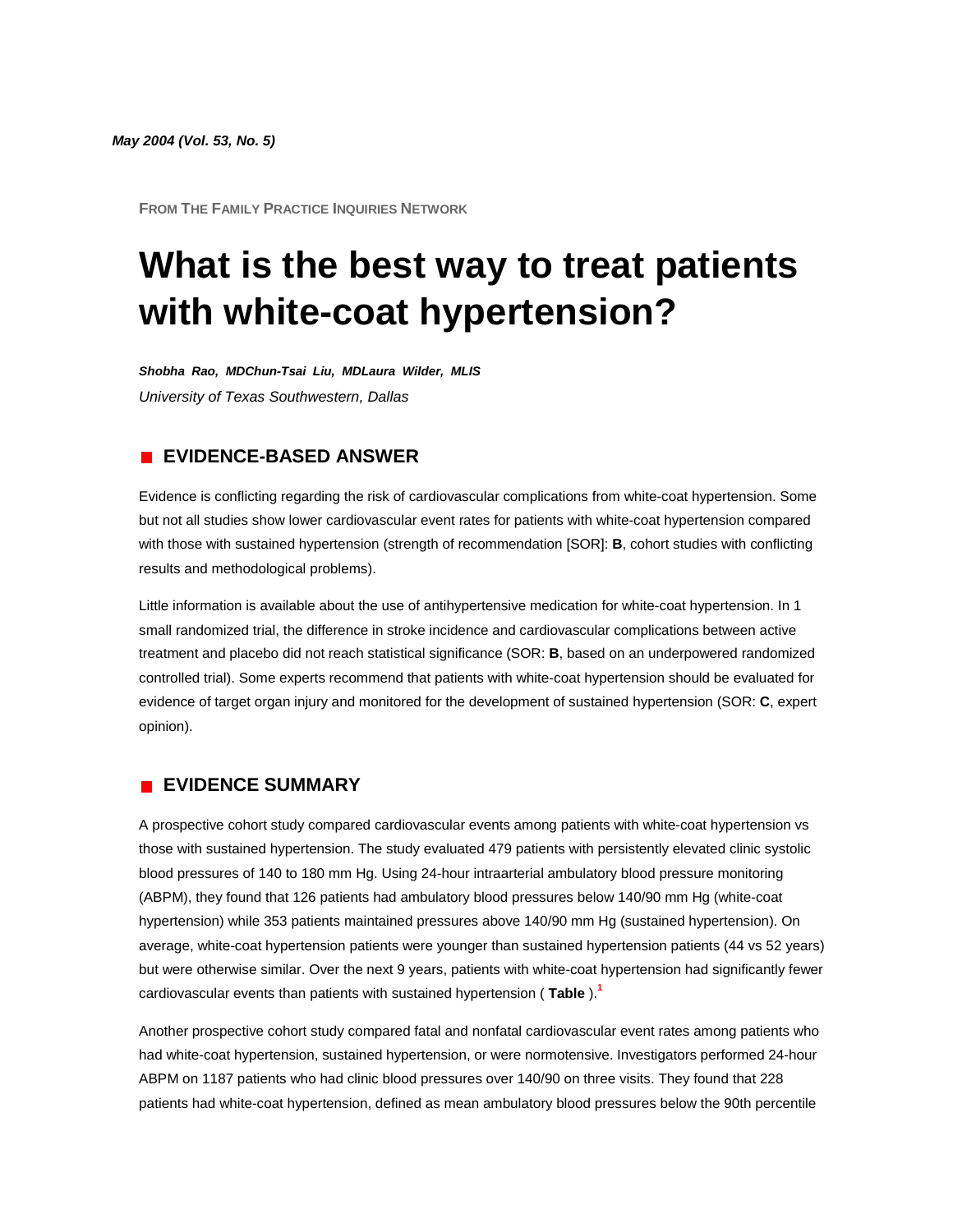of a normotensive population, and 959 patients had sustained hypertension. They followed these patients, along with 205 normotensive controls, for a mean of 3.2 years. Cardiovascular event rates did not differ significantly between normotensive and white-coat hypertension patients (*P*=.83; see **[Table](http://www.jfponline.com/Pages.asp?AID=1698&issue=May_2004&UID=#5305JFP_ClinicalInquiries3-tab1)** ), but the difference in event-free survival between the sustained hypertension group and both the white-coat hypertension and normotensive groups was highly significant (*P*=.002[\).](http://www.jfponline.com/Pages.asp?AID=1698&issue=May_2004&UID=#bib2)**<sup>2</sup>**

In contrast, a recent 10-year longitudinal study of 146 normotensive people, 76 people with white-coat hypertension, and 344 with sustained hypertension showed that cardiovascular event rates were similar for patients with white-coat and sustained hypertension, and were significantly higher than in the normotensive group (*P*=.03 overall, *P*=.03 between white-coat hypertension and normotension and *P*=.01 between sustained hypertension and normotension[\).](http://www.jfponline.com/Pages.asp?AID=1698&issue=May_2004&UID=#bib3)**<sup>3</sup>**

One randomized trial evaluated outcomes of antihypertensive therapy for white-coat hypertension for patients aged >60 years. Ninety-nine patients with white-coat hypertension were identified on the basis of systolic blood pressure greater than 160 mm Hg in clinic and normal 24-hour ABPM and were randomized to either place-bo or drug therapy. Active treatment did not significantly lower ambulatory blood pressure in white-coat hypertension, but it did reduce blood pressure measured in clinic. After a year, medication produced an absolute reduction in cardiovascular events of 8.6%, and in stroke of 4.2%. Neither result was statistically significant due to the small sample siz[e.](http://www.jfponline.com/Pages.asp?AID=1698&issue=May_2004&UID=#bib4)**<sup>4</sup>**

|                                         |                          | <b>Total number of events</b> |               |               |                         |
|-----------------------------------------|--------------------------|-------------------------------|---------------|---------------|-------------------------|
| <b>Patients</b>                         | <b>Outcome</b>           | <b>NT</b>                     | <b>WCH</b>    | <b>SH</b>     | P value                 |
| 479 patients,<br>mean age of<br>$64^1$  | Cardiovascular<br>events | N/A                           | 15<br>(11.9%) | 83<br>(23.5%) | P < .001                |
| 1392 patients,<br>mean age of<br>$51^2$ | Cardiovascular<br>events | $\overline{4}$<br>(1.9%)      | 3(1.3%)       | 37<br>(5.3%)  | WCH: NT<br>$vs P = .83$ |
|                                         |                          |                               |               |               | WCH vs                  |
|                                         |                          |                               |               |               | SH:<br>P < 0001         |
| 566 patients,                           | Cardiovascular           | 10                            | 14            | 56            | Overall                 |
| mean age of                             | events                   | (6.8%)                        | (18.4%)       | (16.3%)       | $P = .03$               |
| $48^{3}$                                |                          |                               |               |               | NT vs                   |
|                                         |                          |                               |               |               | WCH:                    |
|                                         |                          |                               |               |               | $P = .03$               |
|                                         |                          |                               |               |               | NT vs SH·               |

# **Cohort studies of patients with white-coat hypertension**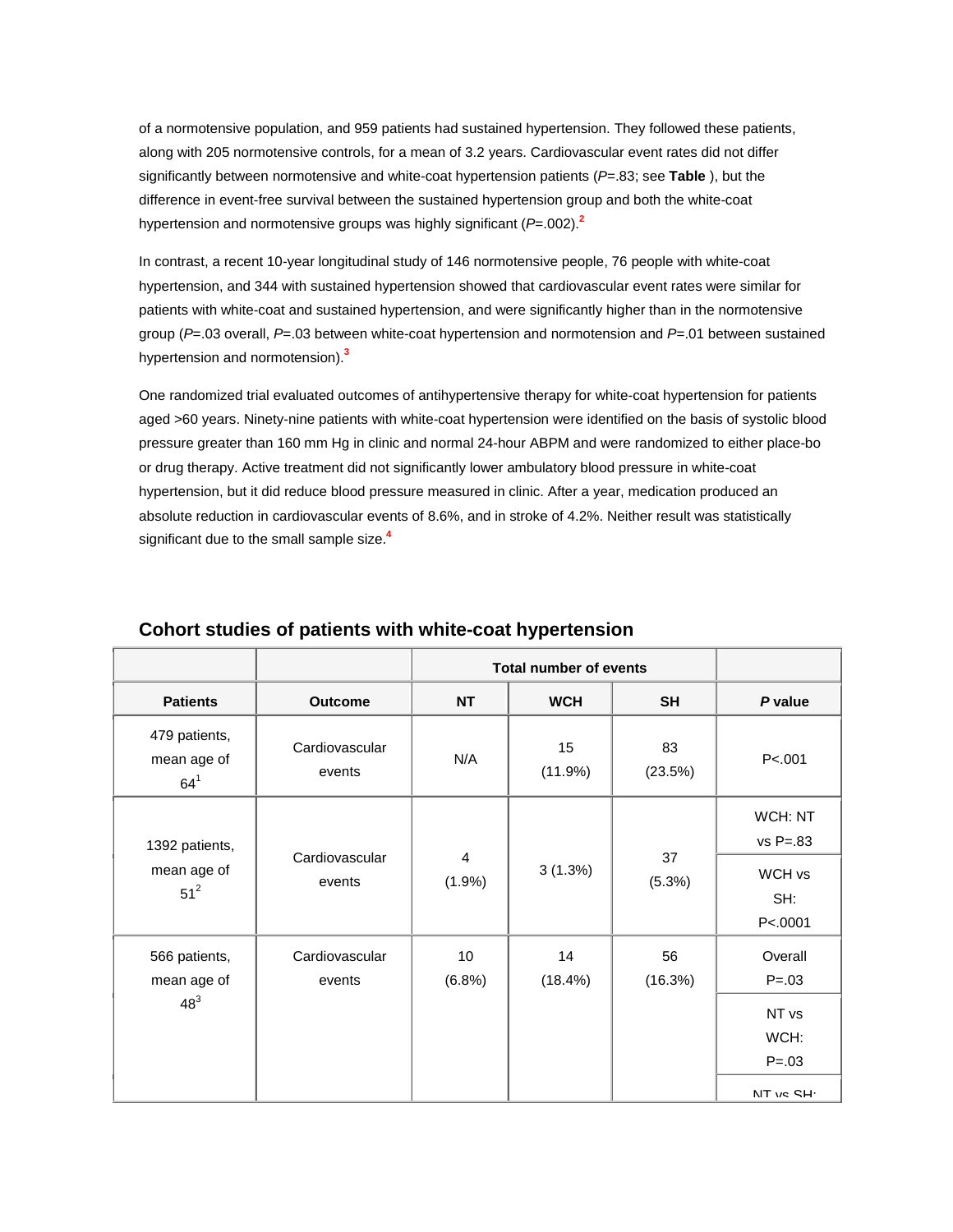|                                                                            |  |  |  |  | $P = 01$ |  |  |  |
|----------------------------------------------------------------------------|--|--|--|--|----------|--|--|--|
| NT, normotensive; WCH, white-coat hypertension; SH, sustained hypertension |  |  |  |  |          |  |  |  |

# **RECOMMENDATIONS FROM OTHERS**

The American College of Cardiology and American Academy of Family Physicians have made no specific recommendations about white-coat hypertension. The Blood Pressure Monitoring Task Force V concluded that a significant number of white-coat hypertension patients become truly hypertensive over years of follow-u[p.](http://www.jfponline.com/Pages.asp?AID=1698&issue=May_2004&UID=#bib5)**<sup>5</sup>**

Experts agree that patients with white-coat hypertension should be indefinitely monitored for the development of sustained hypertensio[n.](http://www.jfponline.com/Pages.asp?AID=1698&issue=May_2004&UID=#bib6)**<sup>6</sup>** Treatment is not needed unless the patient has sustained hypertension, evidence of cardiovascular disease, or signs of target organ injur[y.](http://www.jfponline.com/Pages.asp?AID=1698&issue=May_2004&UID=#bib7)**<sup>7</sup>**,**[8](http://www.jfponline.com/Pages.asp?AID=1698&issue=May_2004&UID=#bib8)** Typically, expert opinion recommends confirming the diagnosis of white-coat hypertension with home blood pressure records or ambulatory blood pressure monitoring.

#### **CLINICAL COMMENTARY:**

# **White-coat hypertension represents one point along the continuum of hypertension**

#### *Mark B. Stephens, MD, MS*

#### *Uniformed Services University, Bethesda, Md*

Unfortunately, the best available clinical evidence provides an unfulfilling answer to the question posed by this Clinical Inquiry. It requires inductive reasoning and logic to derive a treatment plan from the evidence presented. Perhaps it is because the diagnosis of white-coat hypertension remains poorly defined and clinically elusive.

Nevertheless, application of the simple principle of "where there's smoke, there's fire" fits best here. Clinicians should be aware that white-coat hypertension represents one point along the continuum of hypertensive disease. When diagnosed, patients with white-coat hypertension should at a minimum be followed for associated morbidities and treated when systemic hypertension is identified.

#### **REFERENCES**

- 1. Khattar R, Senior R, Lahiri A. Cardiovascular outcomes in white coat versus sustained mild hypertension: a tenyear follow-up study. *Circulation* 1998;98:1892– 1897.
- 2. Verdecchia P, Porcellati C, Schillaci G , et al. Ambulatory blood pressure, an independent predictor of prognosis in essential hypertension. *Hypertension* 1994;24:793–801.